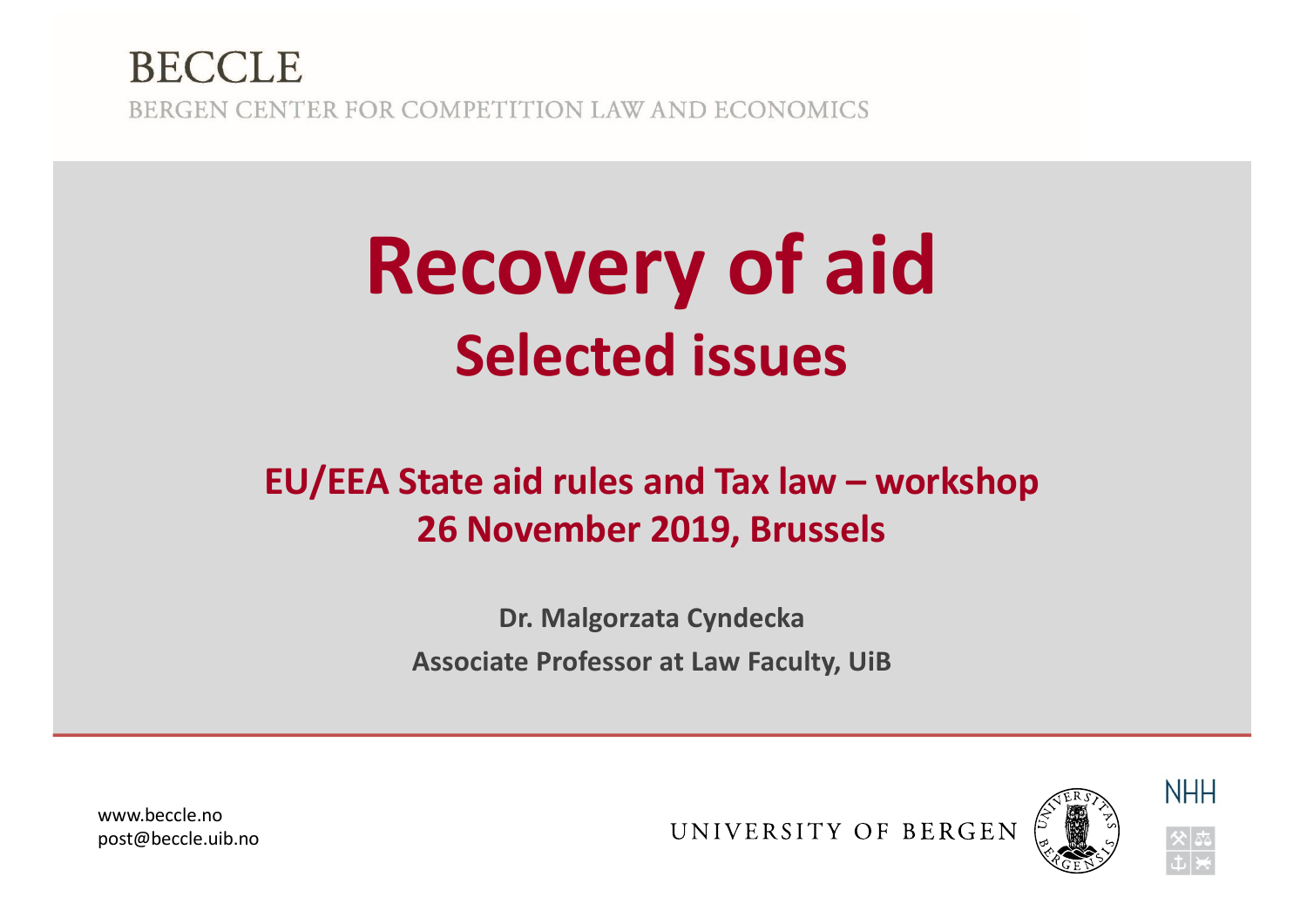## **Why the topic: Recovery of aid?**

q**NEW Commission Notice on the recovery of unlawful and incompatible State aid**, OJ C 247, 23.7.2019, p. 1–23

• **ESA – the previous Recovery Notice**, OJ 2007 C 272, 15.11.2007, p. 4.

– Updated notice, more clarity…?

q**National rules on recovery**

q**Fiscal aid - more difficult to recover?**

q**GBER and recovery**

**Q** The Norwegian case of SkatteFUNN

q**Norway as an EEA champion in granting fiscal aid (74%!)**

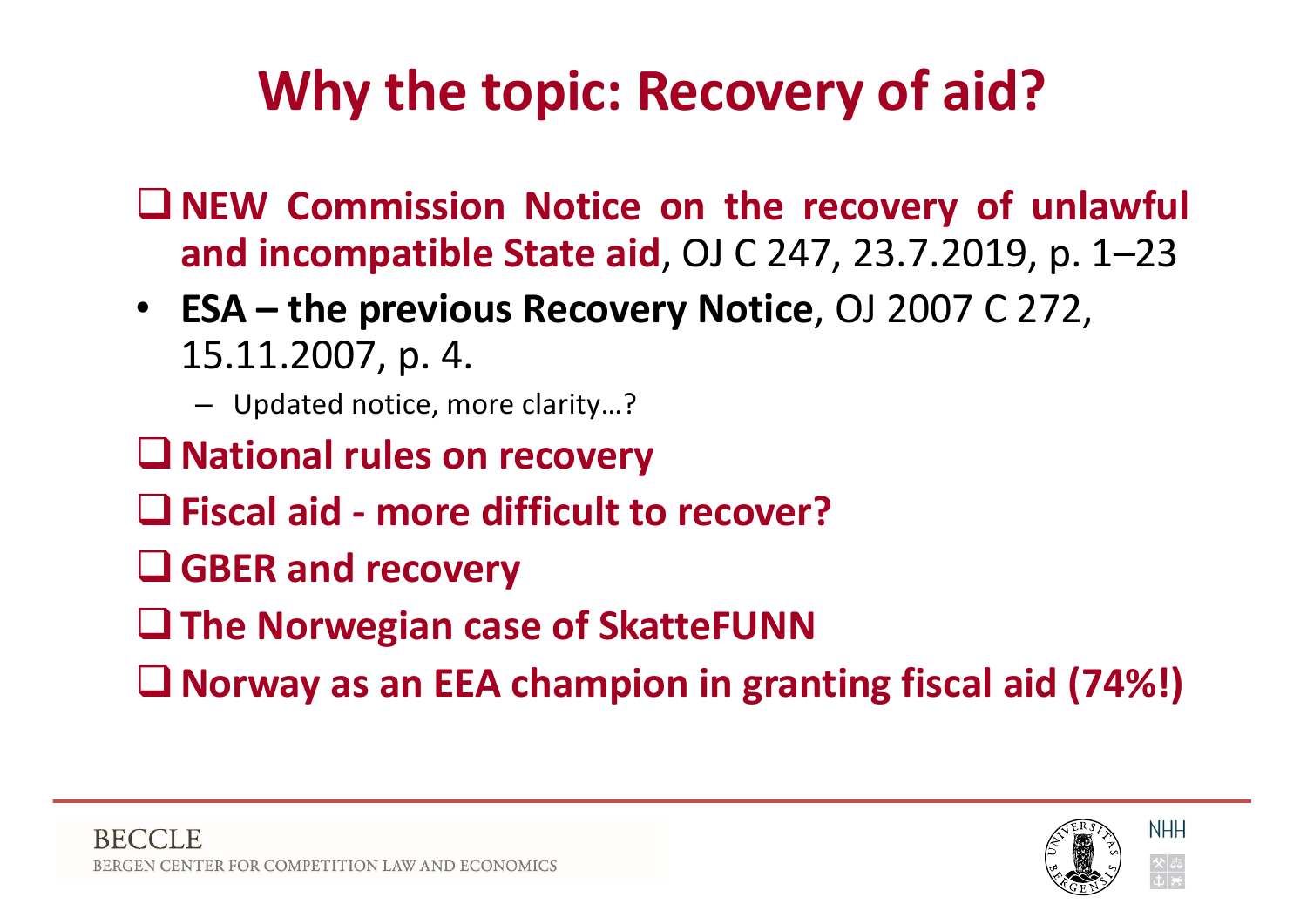### **Recovery of aid – introduction**

- As a rule, any new aid must be notified
- Unnotified aid or notified, but put into effect without approval (standstill clause) – **unlawful aid**
- Unlawful v incompatible aid
- Only the **Commission and ESA** may assess **compatibility of aid**
- **Incompatible aid must be repaid (with interest).**



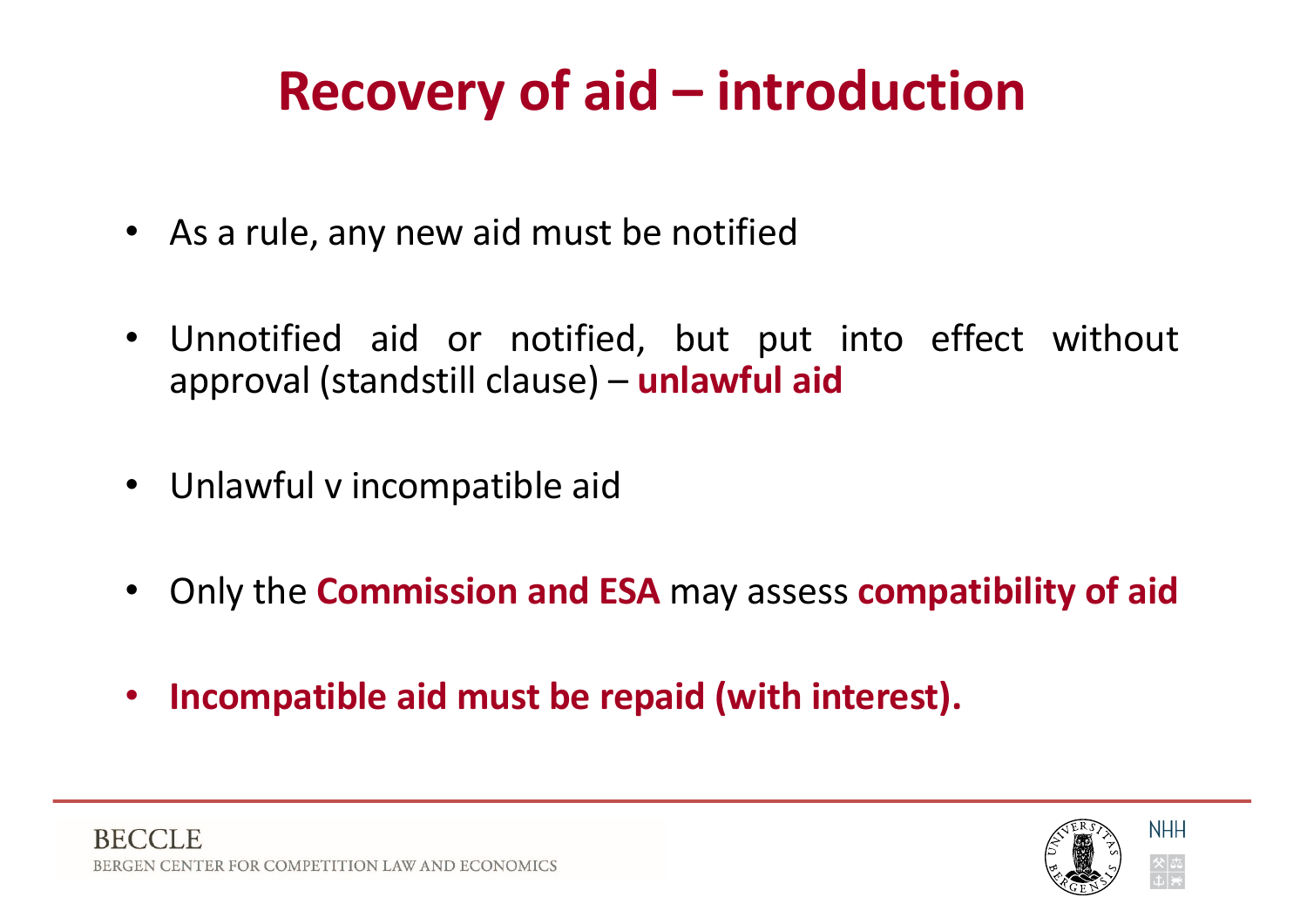### **The purpose and scope of recovery**

- The purpose: **restore the situation** which existed in the internal market before the aid was paid
- By paying back the unlawful aid its **recipient forfeits the advantage** which it has enjoyed over its competitors
- **Aid plus interest** (the recovery interest from the date it was put at the disposal of the beneficiary until it is paid back)
- **Not a penalty**
- **The Commission/ESA has no discretion as regards the recovery order** when aid found to be incompatible, unless contrary to general principles of EU law (strict interpretation).



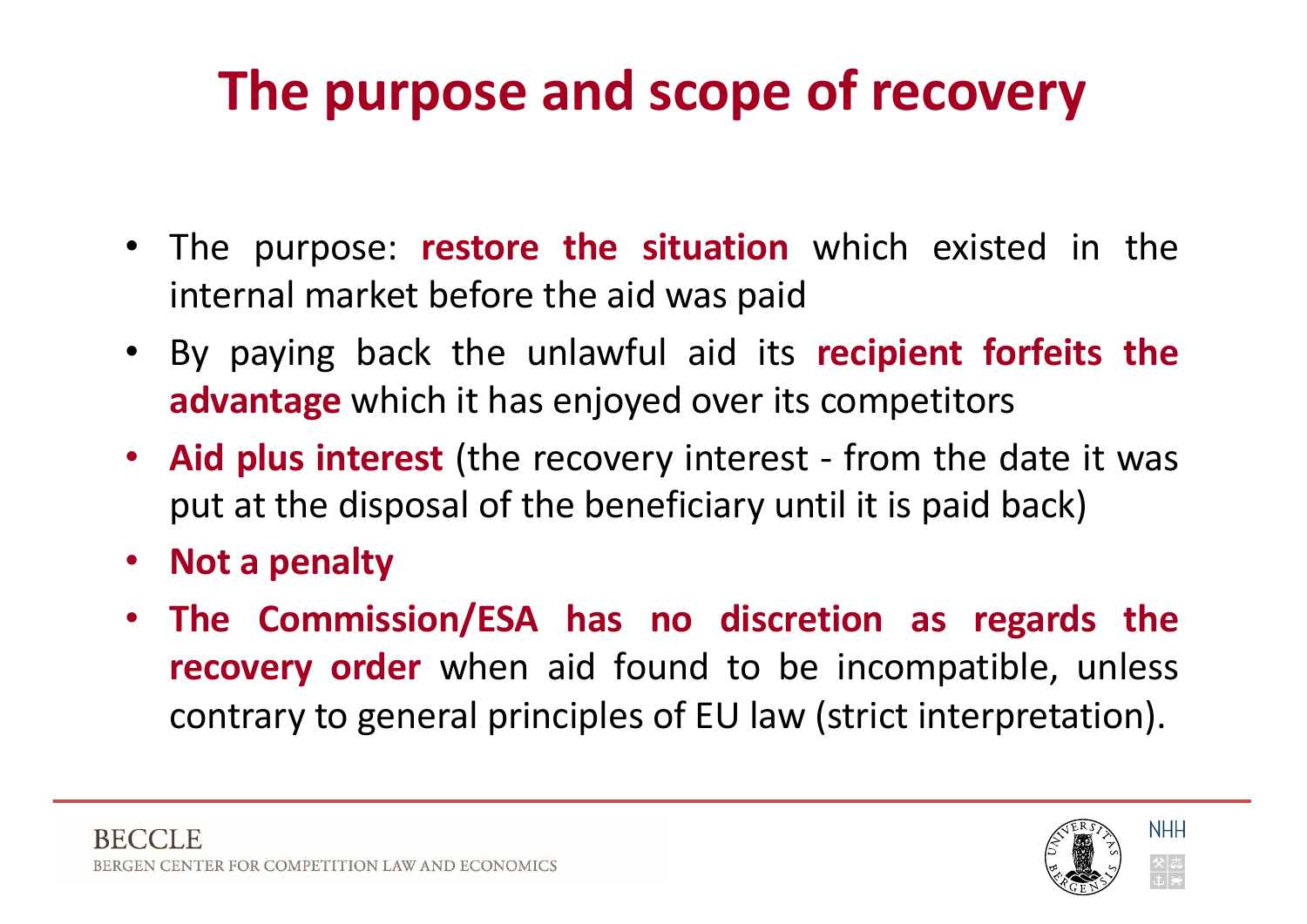## **Aid granted under the GBER**

- Notification as a rule, but...
- **Commission Regulation (EU) N°651/2014 of 17 June 2014 declaring certain categories of aid compatible with the internal market in application of Articles 107 and 108 of the Treaty**
- If conditions set out in GBER met, aid may be granted **without notification**
- **No compatibility assessment by the Commission or ESA, rather a presumption of compatibility**
- **But what if the GBER conditions were misapplied…?**
- **Is aid automatically incompatible?**
- **Must such aid be recovered even though the state confirmed the correctness of the application of GBER?**

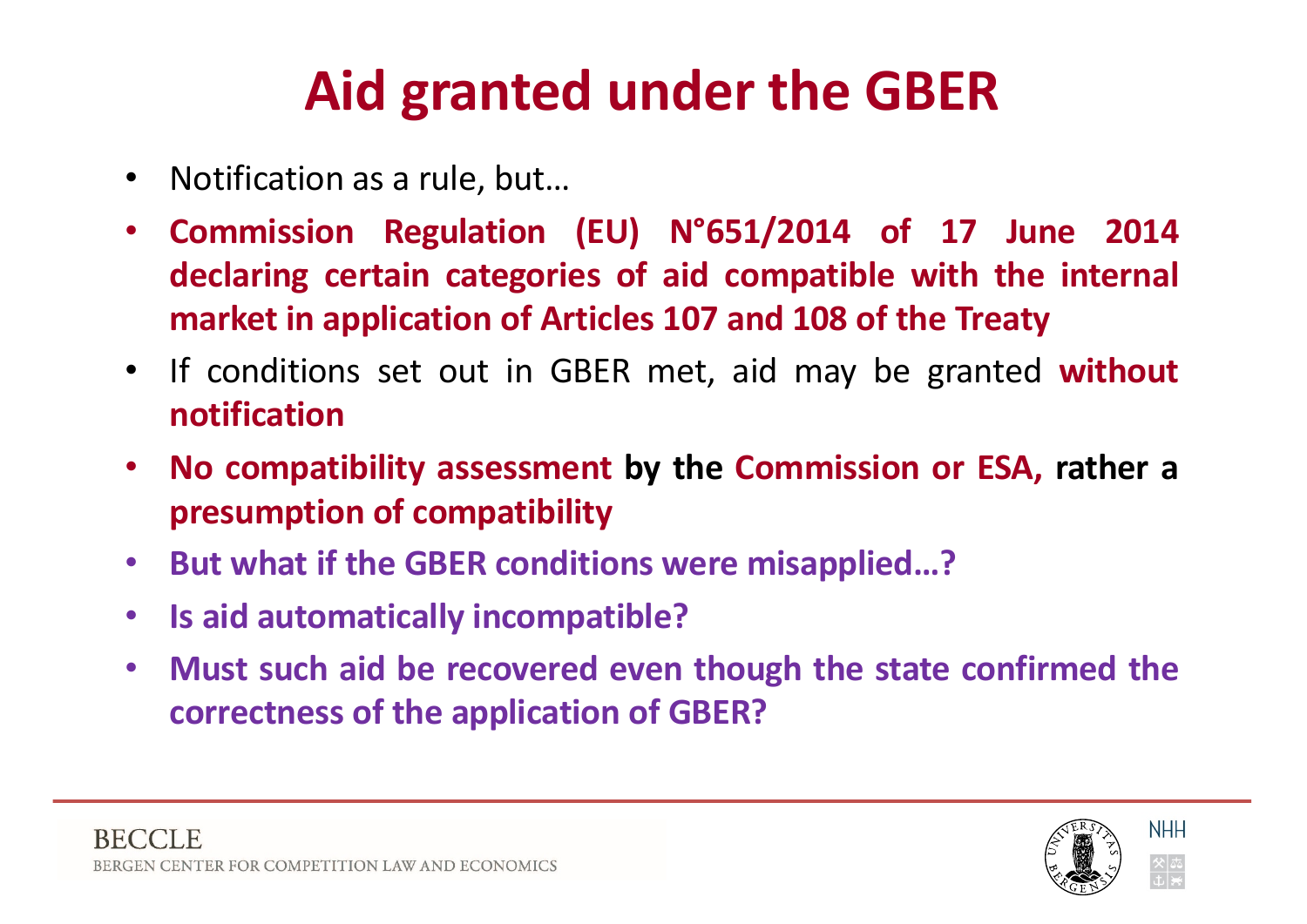### **SkatteFUNN**

- SkatteFUNN decreases firms' R&D investment costs through **tax credit** up to set caps
- **SMEs** may receive a tax credit of **up to 20% of the eligible R&D costs** for approved projects, **large firms - up to 18%**
- If the tax credit for R&D expenses is greater than the amount for which a firm is liable in tax, the remainder is received through a tax settlement
- Undertakings with a permanent establishment in Norway and liable to pay corporate tax to Norway.
- All industries and types of undertakings, irrespective of geographic location
- Introduced in 2002, currently under **GBER Articles 25-30**
- Duration: **1 January 2015 to 1 January 2025**
- Last evaluation by Samfunnsøkonomisk analyse AS 2 July 2018.

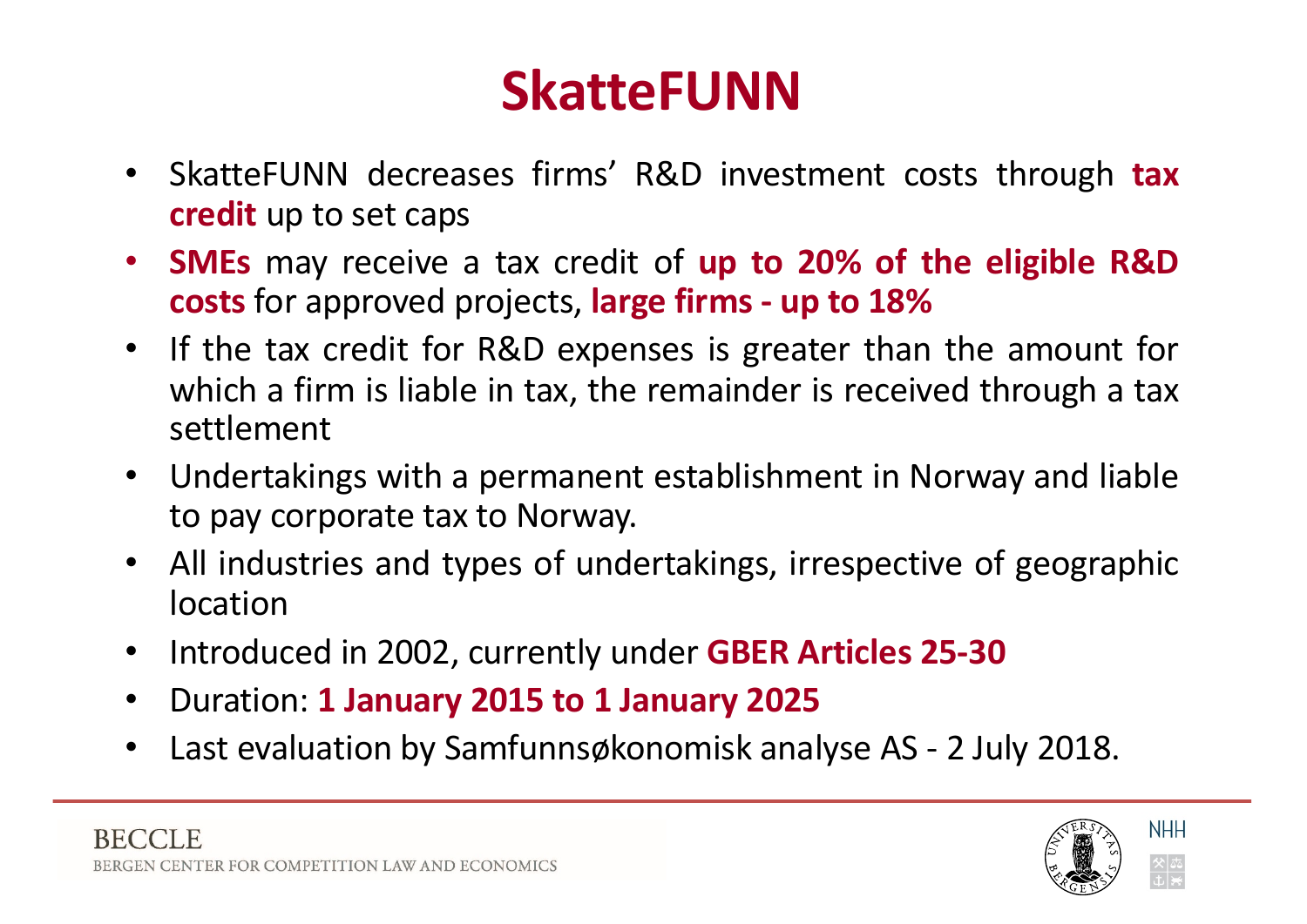### **Aid to undertakings in difficulty and GBER**

GBER Article 1(4)(c):

• **GBER shall not apply to undertakings in difficulty**, with the exception of aid schemes to make good the damage caused by certain natural disasters, start-up aid schemes and regional operating aid schemes, provided those schemes do not treat undertakings in difficulty more favourably than other undertakings.

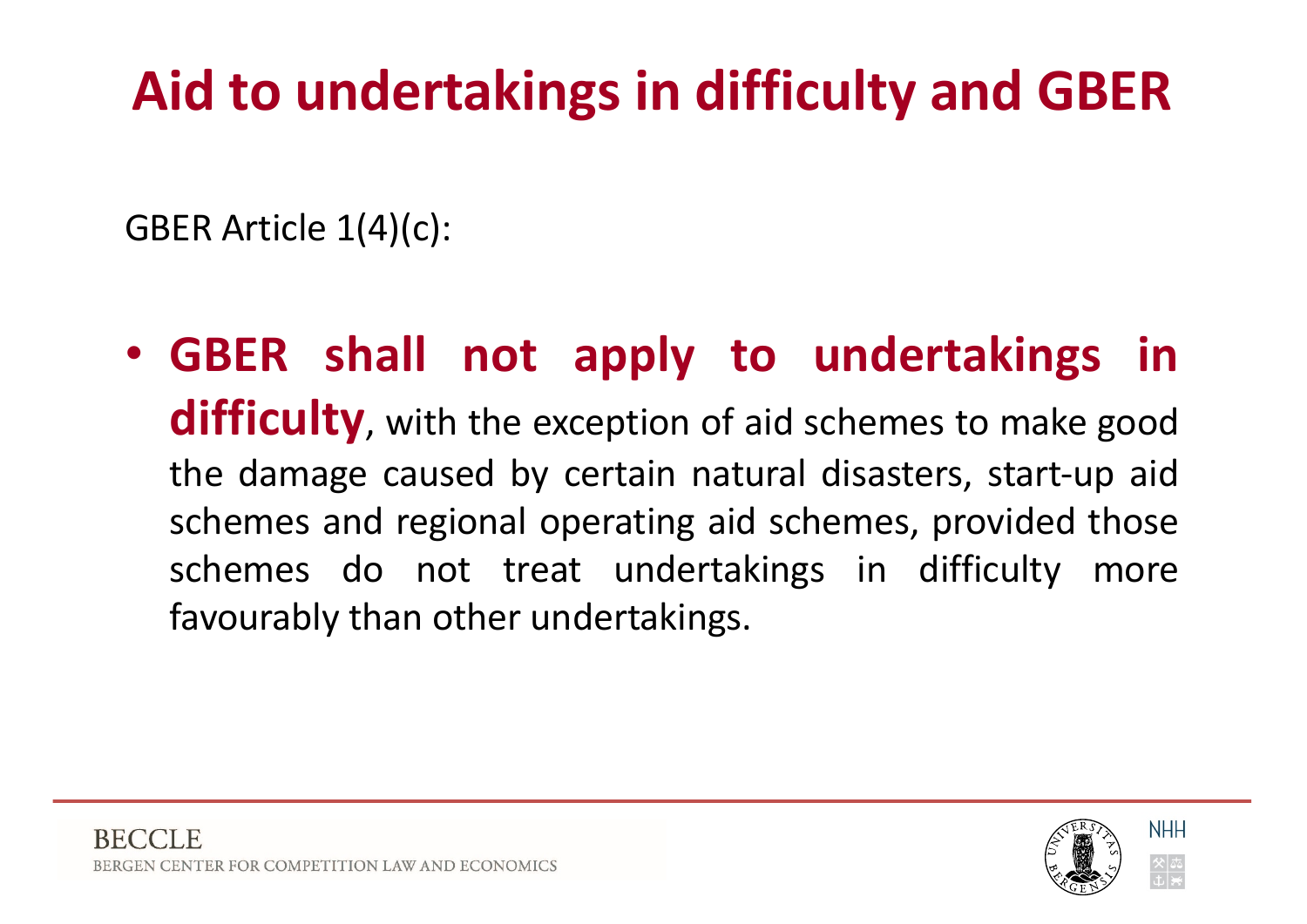#### **Undertaking in difficulty – Art. 2 (18) GBER**

#### **'undertaking in difficulty' means an undertaking in respect of which at least one of the following circumstances occurs:**

(a) In the case of a limited liability company (other than an SME that has been in existence for less than three years or, for the purposes of eligibility for risk finance aid, an SME within 7 years from its first commercial sale that qualifies for risk finance investments following due diligence by the selected financial intermediary), where more than half of its subscribed share capital has disappeared as a result of accumulated losses. This is the case when deduction of accumulated losses from reserves (and all other elements generally considered as part of the own funds of the company) leads to a negative cumulative amount that exceeds half of the subscribed share capital. For the purposes of this provision, 'limited liability company' refers in particular to the types of company mentioned in Annex I of Directive 2013/3[4/E](https://eur-lex.europa.eu/legal-content/EN/TXT/%3Furi=CELEX:02014R0651-20170710)U ( $4$ ) and 'share capital' includes, where relevant, any share premium.

(b) In the case of a company where at least some members have unlimited liability for the debt of the company (other than an SME that has been in existence for less than three years or, for the purposes of eligibility for risk finance aid, an SME within 7 years from its first commercial sale that qualifies for risk finance investments following due diligence by the selected financial intermediary), where more than half of its capital as shown in the company accounts has disappeared as a result of accumulated losses. For the purposes of this provision, 'a company where at least some members have unlimited liability for the debt of the company' refers in particular to the types of company mentioned in Annex II of Directive 2013/34/EU.

(c) Where the undertaking is subject to collective insolvency proceedings or fulfils the criteria under its domestic law for being placed in collective insolvency proceedings at the request of its creditors.

(d) Where the undertaking has received rescue aid and has not yet reimbursed the loan or terminated the guarantee, or has received restructuring aid and is still subject to a restructuring plan.

(e) In the case of an undertaking that is not an SME, where, for the past two years:

(1) the undertaking's book debt to equity ratio has been greater than 7,5 and

(2) the undertaking's EBITDA interest coverage ratio has been below 1,0.

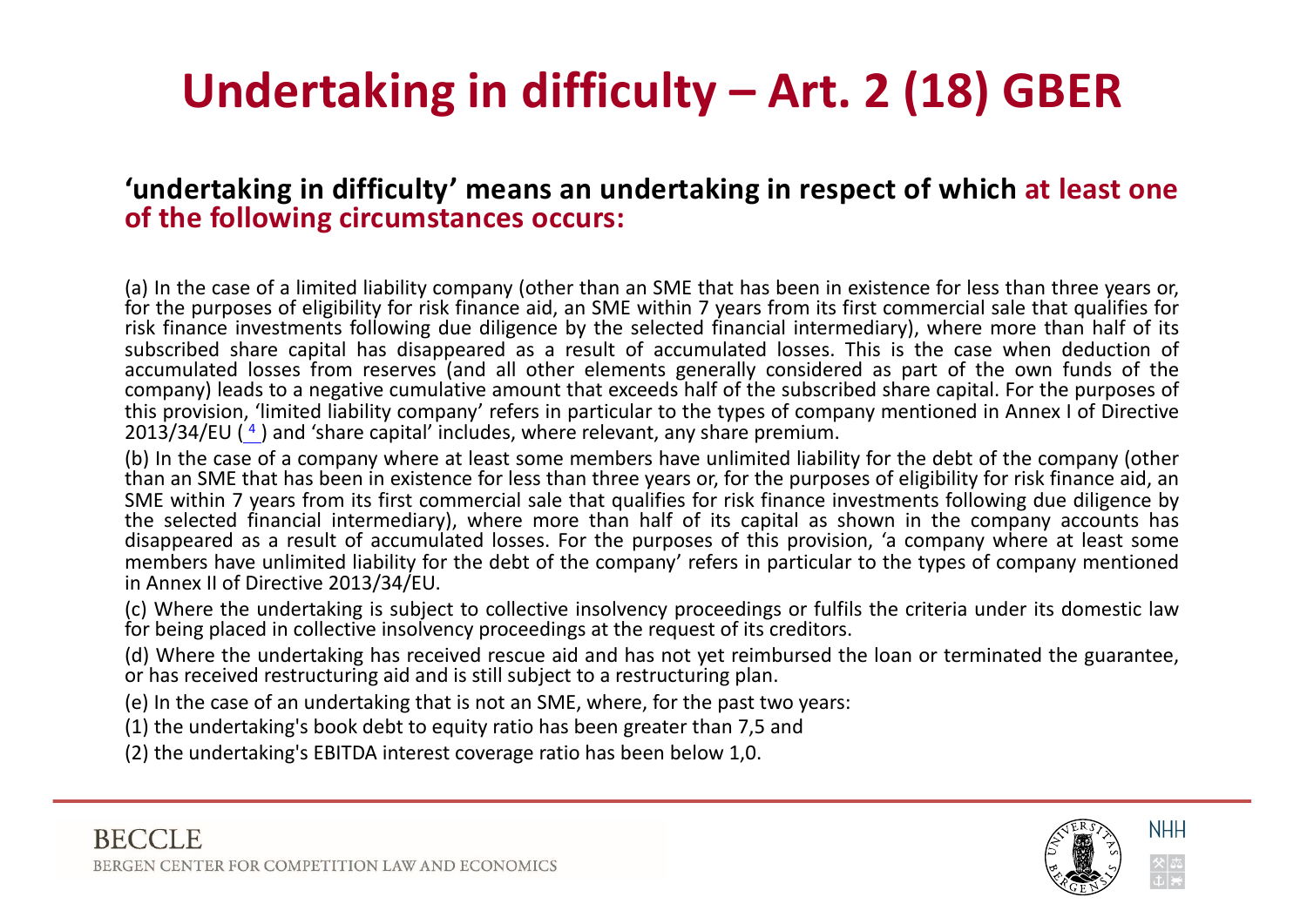#### **Undertakings in difficulty according to Tax Authorities**

- As explained by the Norwegian Institute of Public Accountants (Revisorforening), **«undertaking in difficulties» used to be defined as:**
	- Ø **an undertaking that requested debt settlement proceedings or meets the conditions for being out into liquidation under Law on debt settlement ad liquidation.**
- In a handbook on taxes (Skatte-ABC 2018/2019), **one added that the definition also covers:**
	- Ø**undertakings where more than half of its subscribed share capital has disappeared as a result of accumulated losses**
	- Ø**undertakings being subject to insolvency proceedings.**

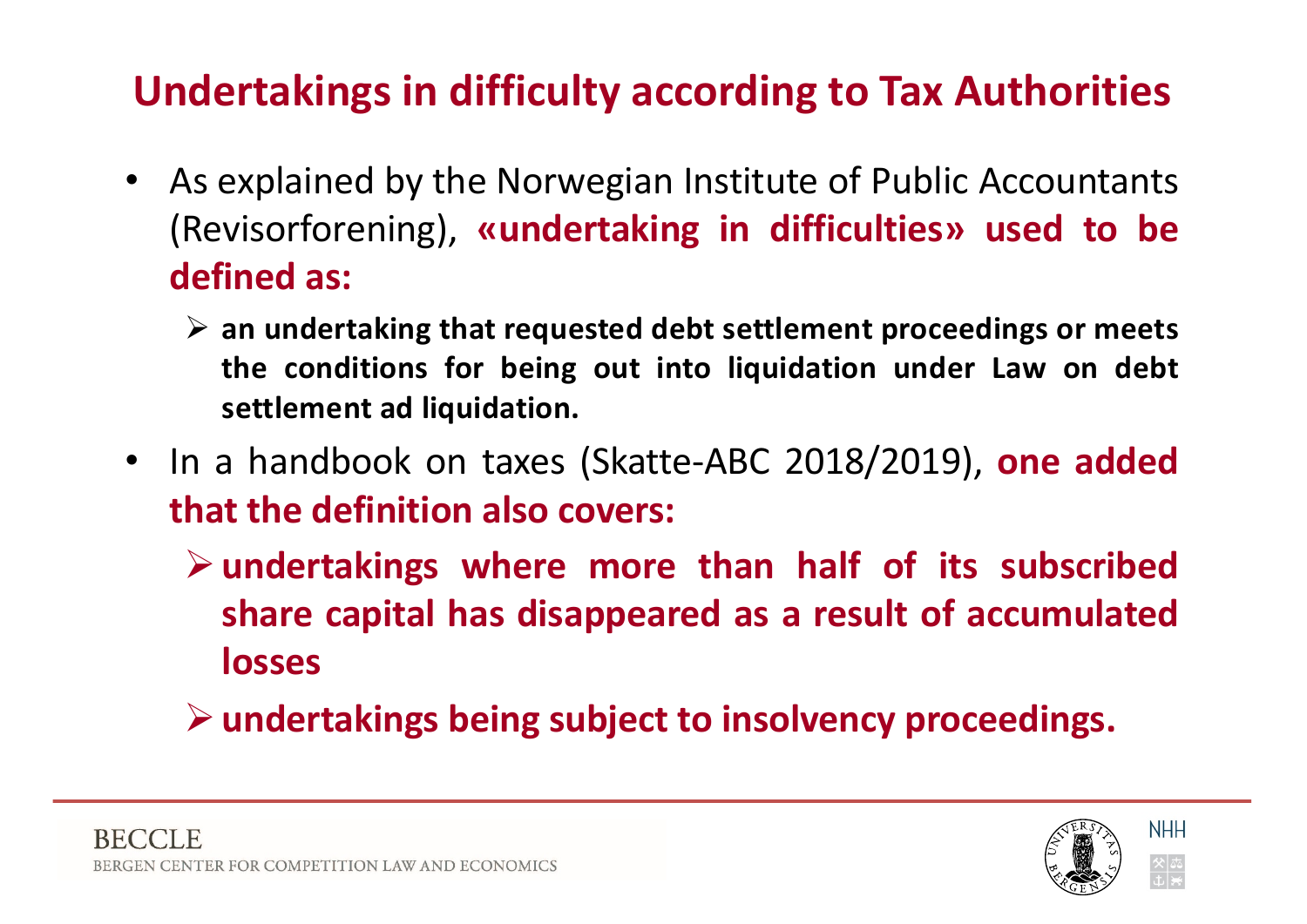#### **What next?**

- (Officially) unknown number of beneficiaries of SkatteFUNN that did not qualify for aid under GBER
- Following questions from journalists: in 2017 around 600 undertakings, that is 13% of beneficiaries
- Questions…

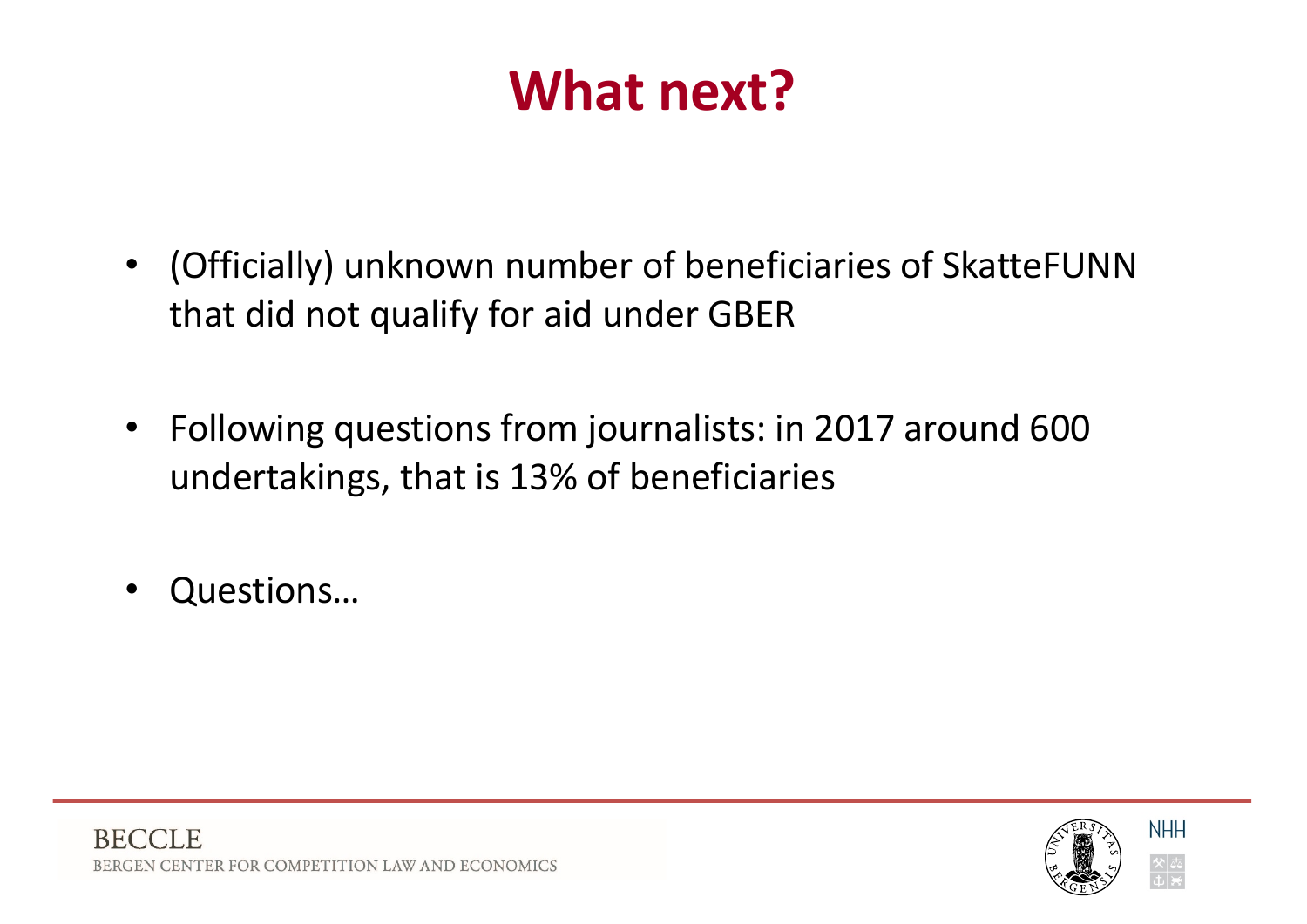## **Questions (I)**

- How many undertakings were in difficulties, but received aid?  $\triangleright$  The task of the national authorities
- **In difficulties WHEN they received aid:**
- $\triangleright$  When the project was approved by the Research Council?
- $\triangleright$  When it was approved by the accountant?
- $\triangleright$  When the tax authorities received an application?
- $\triangleright$  When the money were paid to the recipient?

#### • **When is aid granted?**

- Assessment of presence of aid and its compatibility
- Limitation period for recovery  $-10$  years.

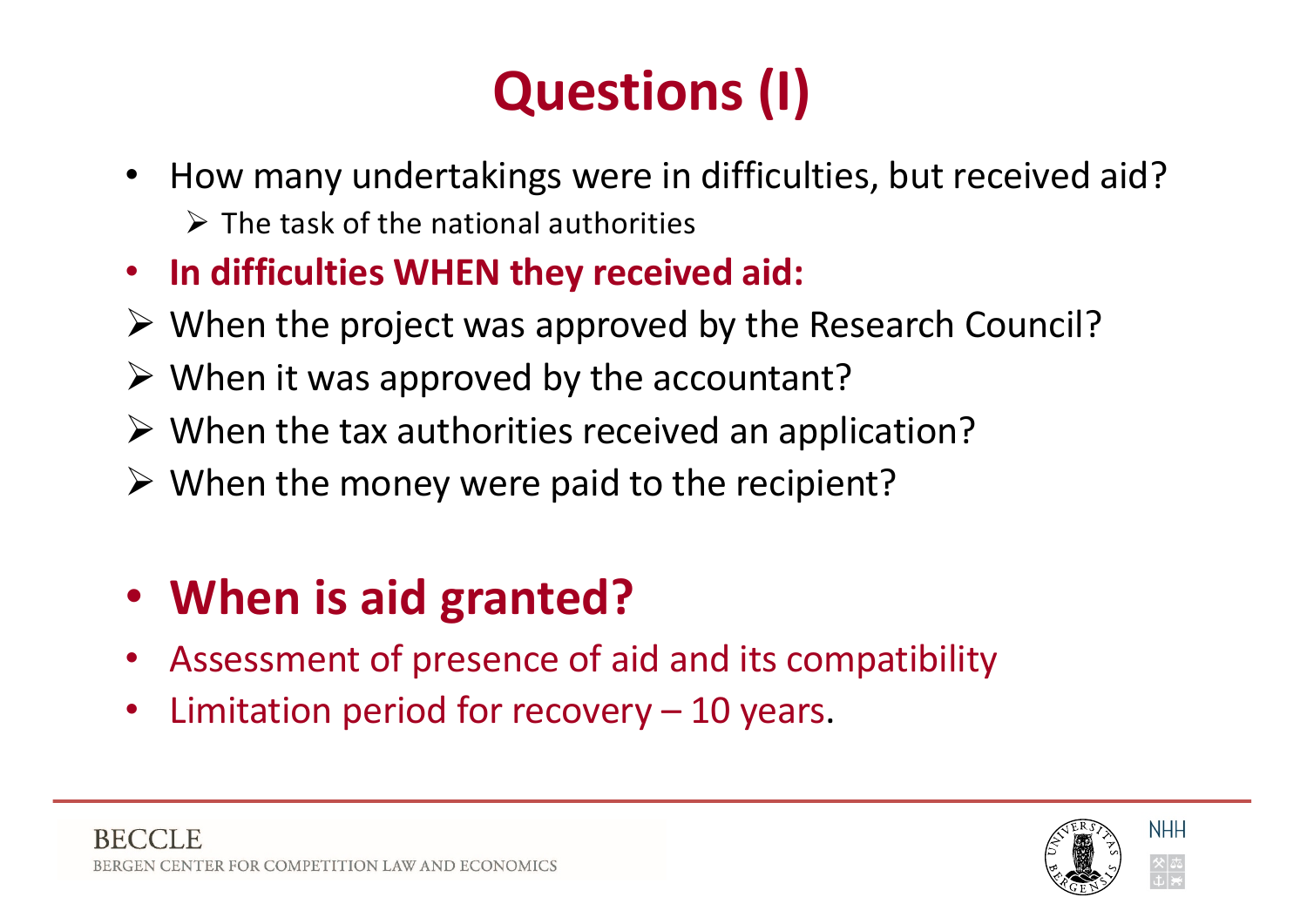#### **When was aid granted? Recovery Notice 2019**

- The **limitation period** begins on the day on which the unlawful aid is awarded to the beneficiary **(10 years)**
- An aid scheme: the limitation period does not run from the date of adoption of its legal basis but from **the moment the individual aid is granted under that scheme**
- For a multiannual scheme entailing payments or other financial advantages granted on a periodic basis, for the purpose of calculating the limitation period the aid must be regarded as not having been awarded to the beneficiary **until the date on which it was actually received by the beneficiary** (**Case C-81/10 P, France Télécom, para. 82).**
- This also applies to an **aid scheme entailing fiscal measures granted on a periodic basis** (for instance, tax reliefs on every annual or biannual tax declaration) for which the limitation period starts running for each fiscal exercise on the date on which the tax is due.

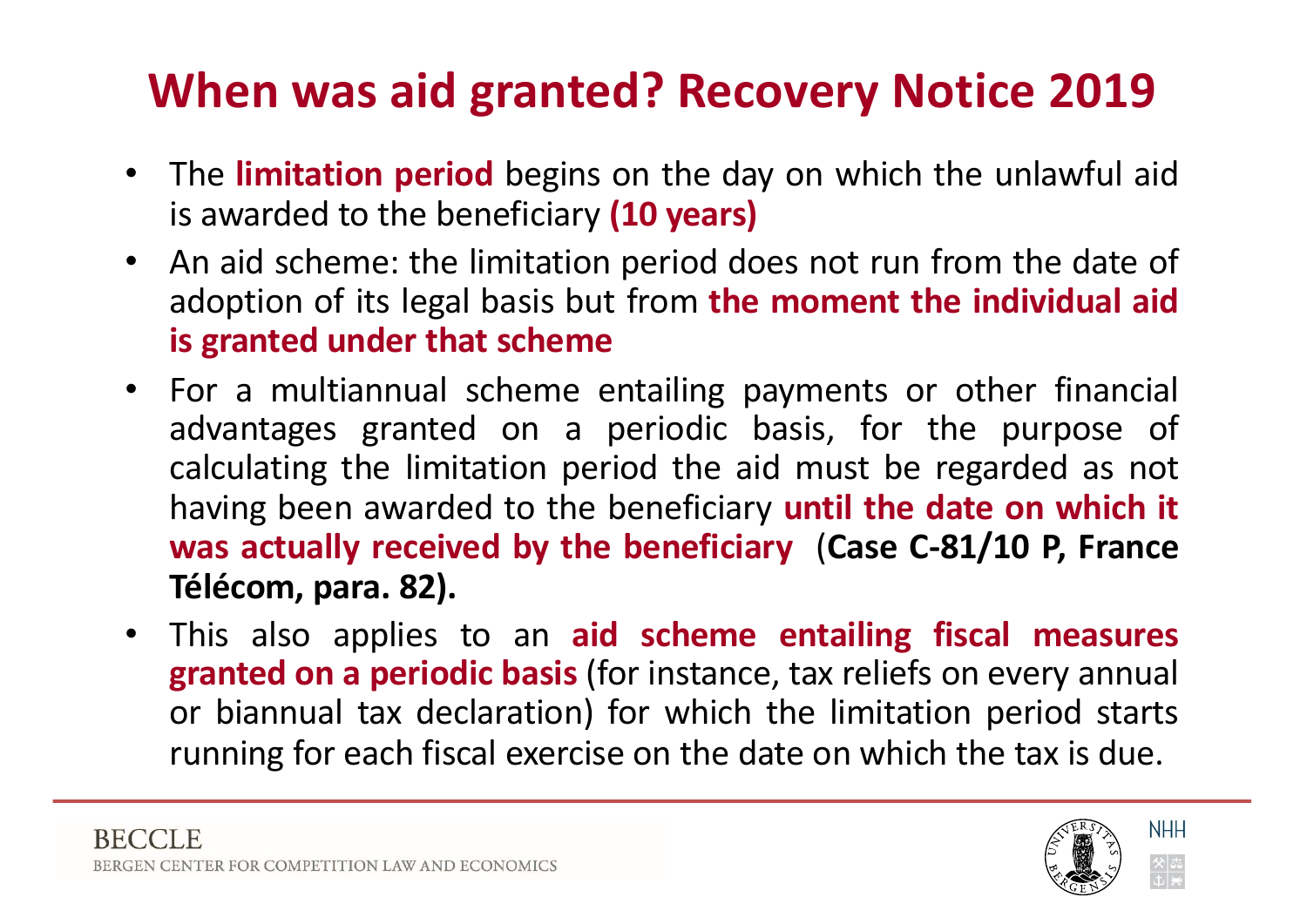#### **Case C-81/10 P,** *France Télécom***, para. 81 et seq**

- Business tax a local tax, tax bases voted by municipality councils (yearly)
- In the case of a multi-annual scheme, entailing payments or advantages granted on a periodic basis, ... for the purpose of calculating the limitation period, the aid must be regarded as not having been awarded to the beneficiary until the date on which it was in fact received by the beneficiary (para. 82)
- The Commission: the **limitation period** started to run each year on the date on which the business tax was due from FT (para. 83).

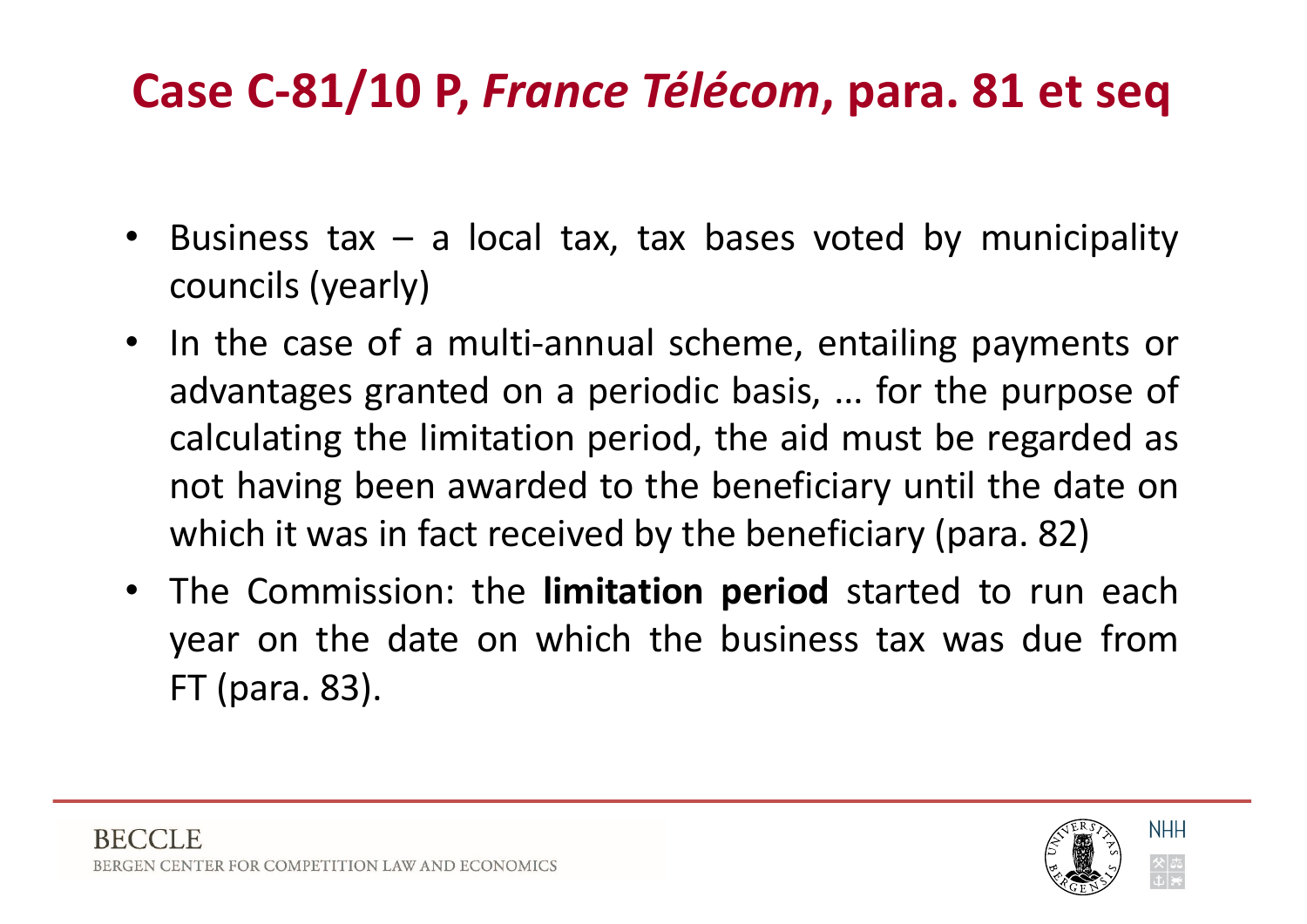#### **Joined Cases T-427/04 and T-17/05** *France v Commission*

- Since business tax is charged annually (see para. 202), the existence of an advantage for FT depended each year on whether the special tax regime had the effect of making FT have to pay a business tax contribution which was lower than that which it would have had to pay under the general law. That question itself depended on circumstances unrelated to the special tax regime and, in particular, on the level of the tax rates voted annually by the local authorities in the territory in which FT had premises (para. 323)
- Not when the law enabling lowering the tax was adopted, but on an annual basis, which is…? **and does it answer the question of WHEN - the date on which it was in fact received by the beneficiary?**

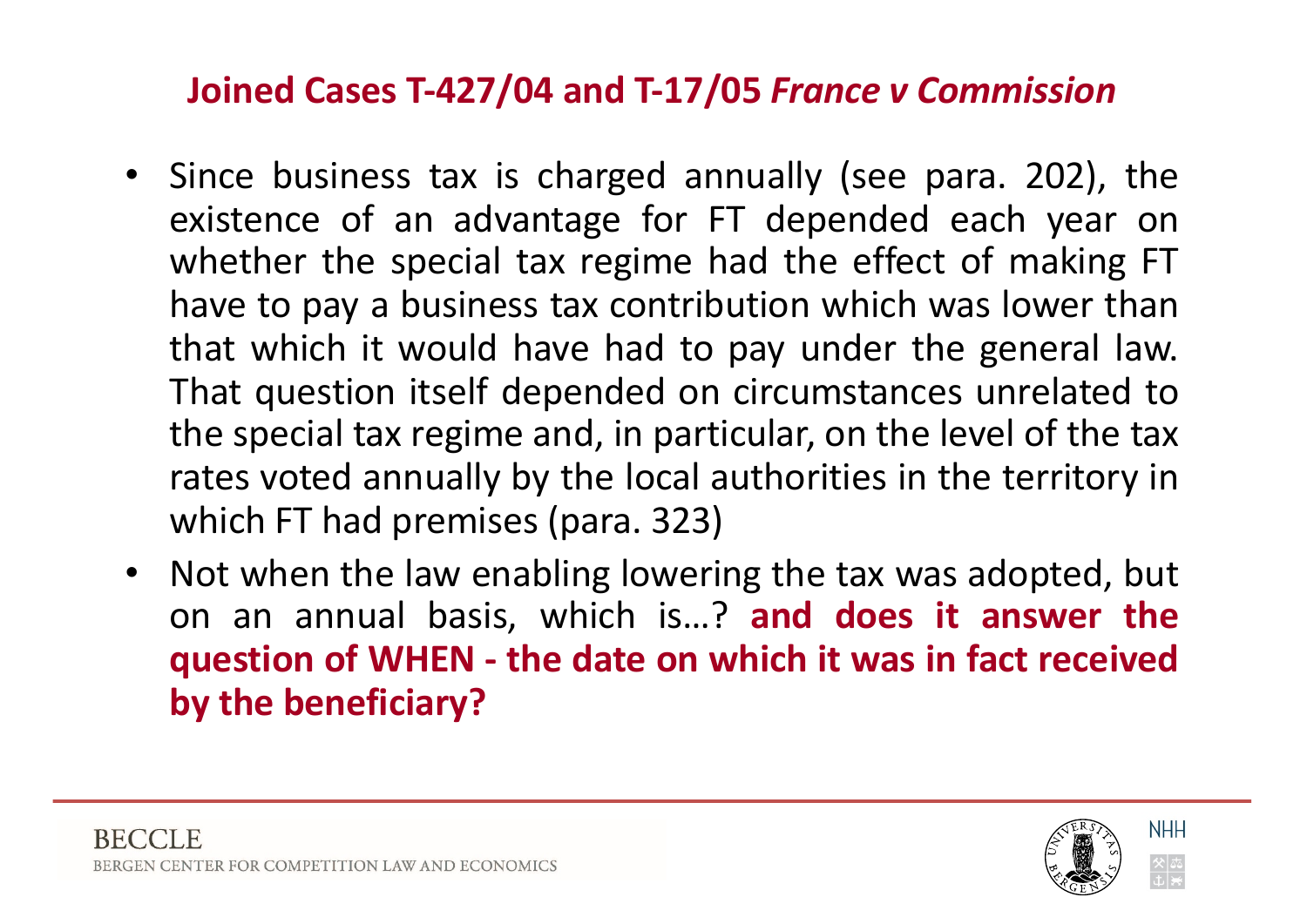## **Questions (II)**

- If in some cases SkatteFUNN aid did not meet the GBER, it is not automatically incompatible and ESA must assess its compatibility in case of notification
- Ø **So, may it be considered compatible following a notification**…?
- Do the beneficiaries have a chance to **avoid recovery (the state "authorised" aid)**?
- $\triangleright$  Who's to blame?
- $\triangleright$  Who's to pay?
- $\triangleright$  Lessons to be learnt (by the Commission, the state and the beneficiaries)

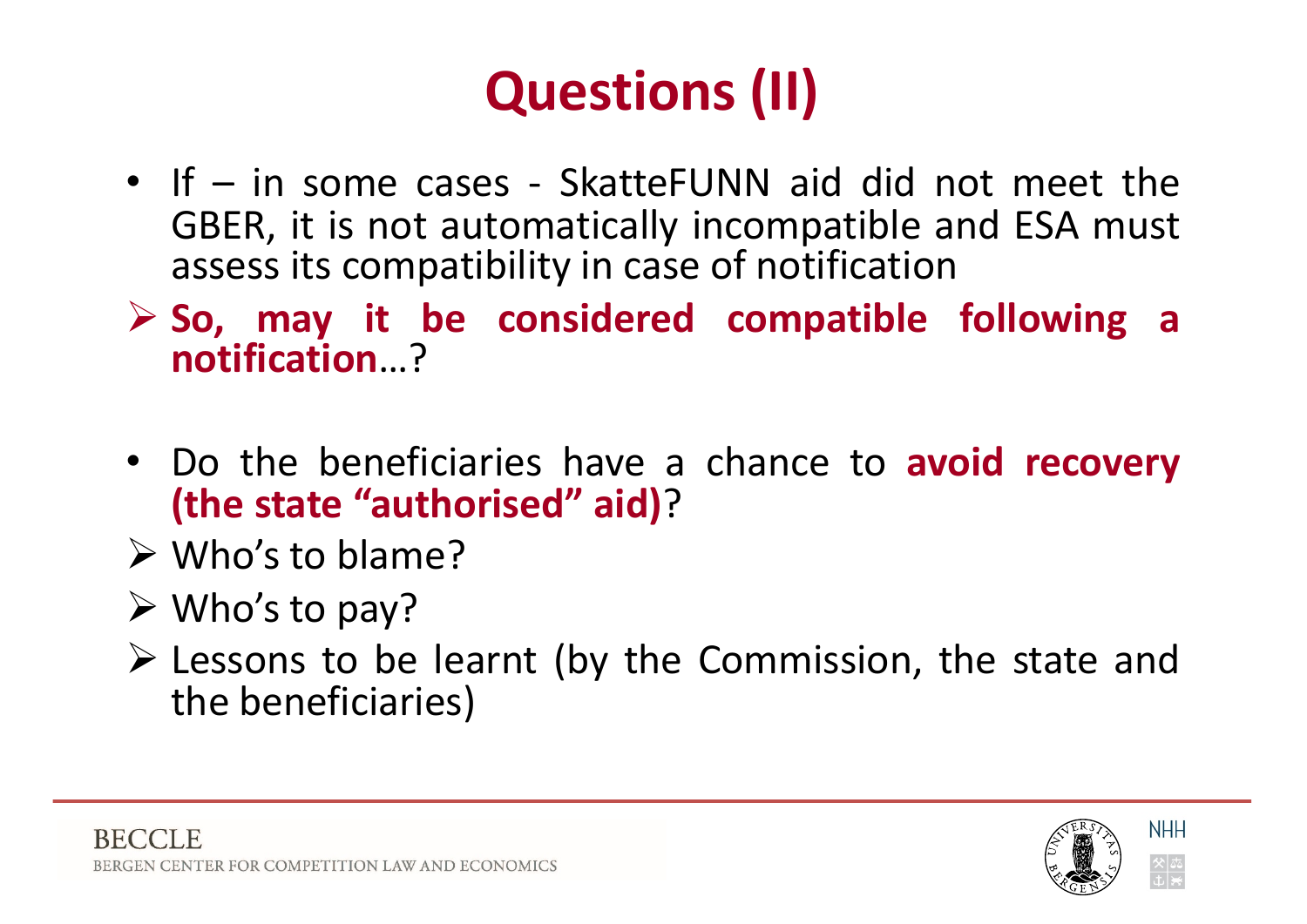### **GBER and recovery of aid**

**Aid did not meet the GBER conditions & not notified:**

- Case C-349/17 *Eesti Pagar***: the MS must 'recover on their own initiative aid which they have unlawfully granted, including where the GBER has been misapplied**' (paras 90 and 94)
- rather than wait for the Commission/ESA or national courts.



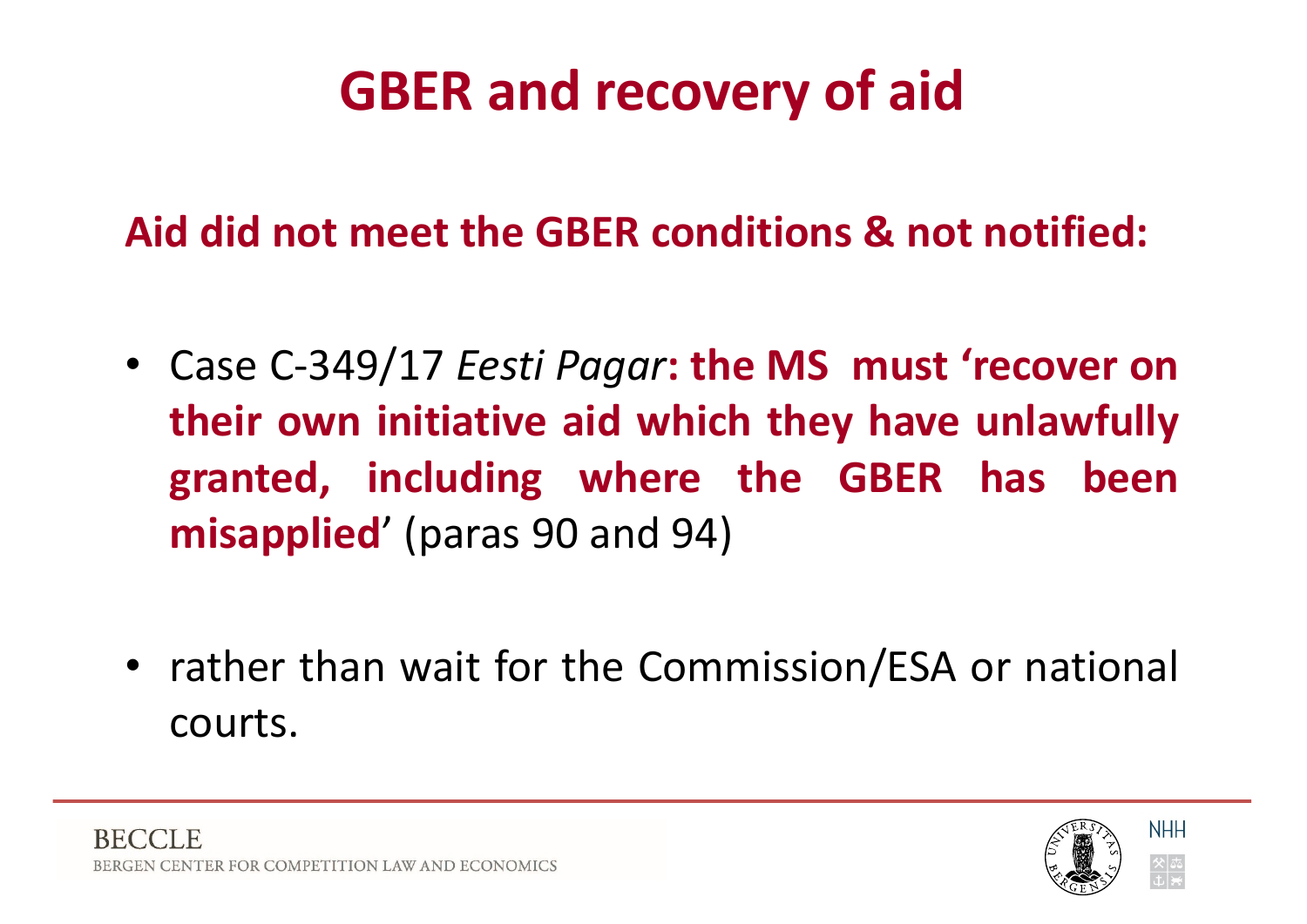#### **Why (maybe) not wait for the Commission/ESA?**

- **The rate for interest**: based on the Commission's formula (base rate for the MS  $+$  1%) or on national rules?
- The CJEU: **national rules apply**, but the beneficiary must be ordered to pay **interest for the whole of the period** over which it benefited from aid and at a **rate equivalent** to that which would have been applied if the beneficiary had had to **borrow the amount of the aid at issue on the market within that period.**

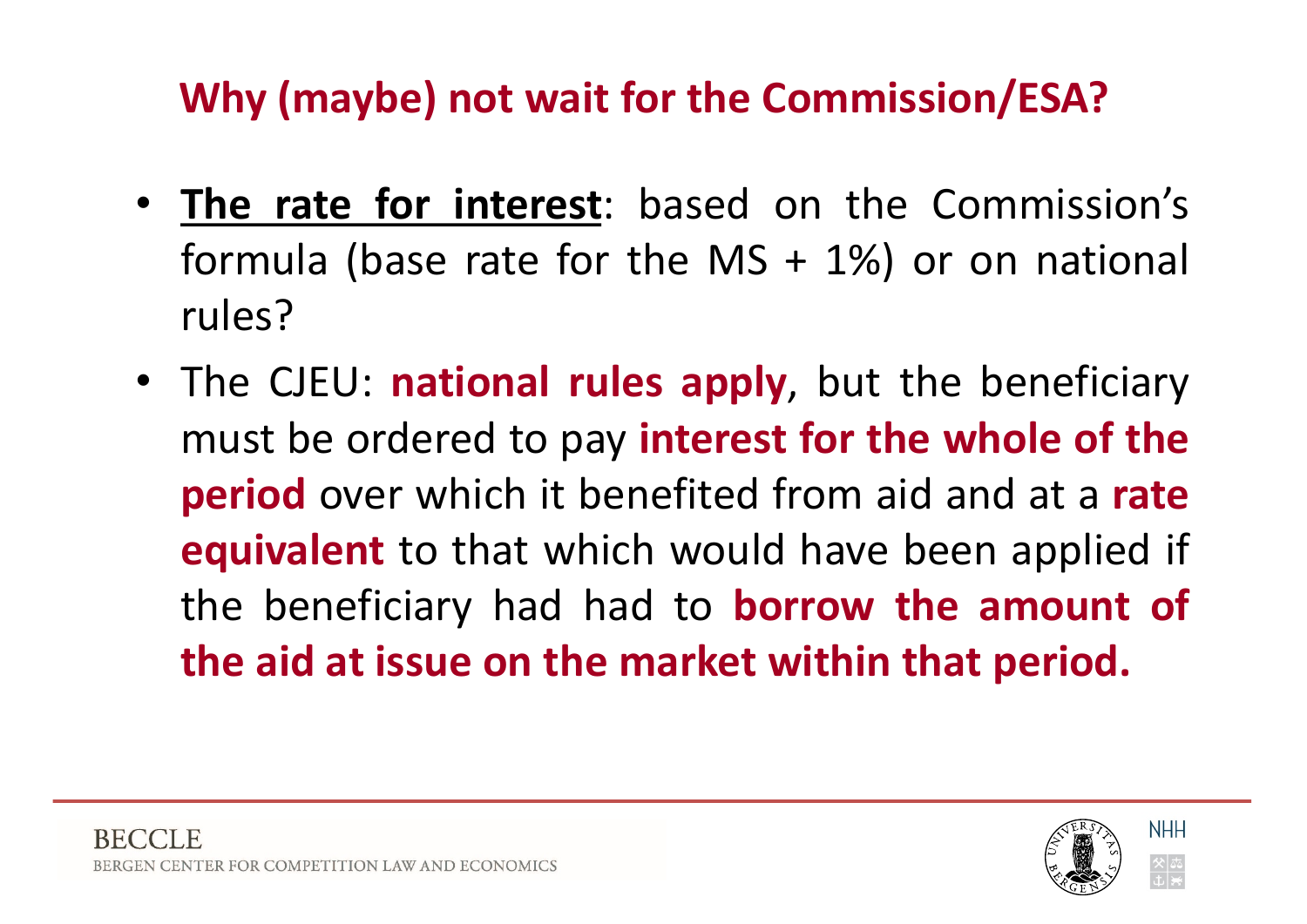#### **Why (maybe) not wait for the Commission/ESA? (II)**

- **The limitation period:** the **ten-year limitation** period in Regulation 659/1999 **could not be applied directly or by analogy**, since it **was not 'sufficiently foreseeable by a litigant' in a national recovery action based on misapplied and unlawful aid under GBER.** Since the aid was co-financed by EU structural funds, the limitation period was therefore 4 years, if the conditions for the applications of structural fund Regulation 2988/95 were satisfied, **or the period laid down by national law.**
	- According to Section 3 of the Act on Limitation Period for Claims, the general limitation period is three years.